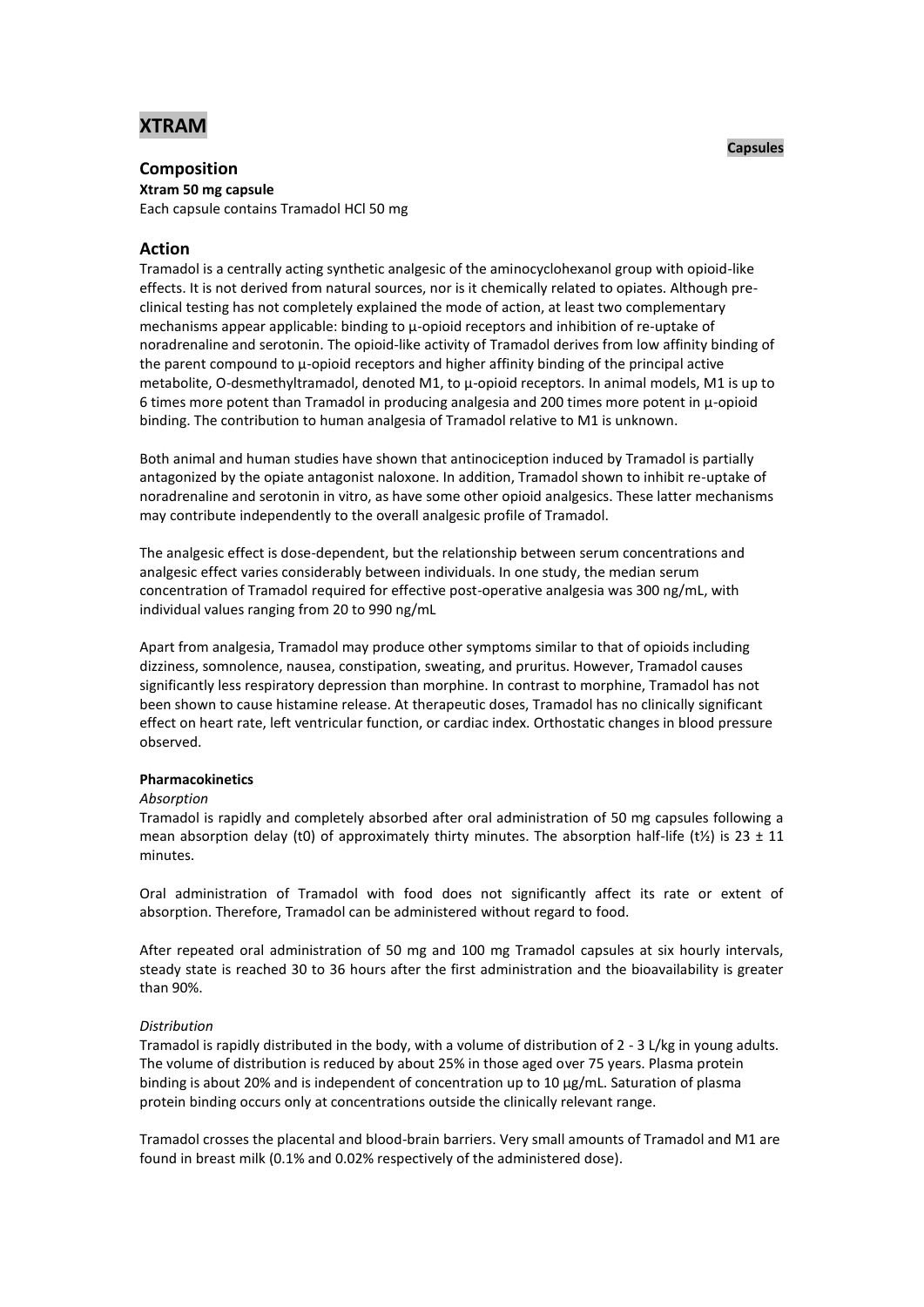# *Metabolism*

Tramadol is extensively metabolised after oral administration. The major metabolic pathways appear to be N - and O -demethylation and glucuronidation or sulfation in the liver. Only O desmethyltramadol (M1) is pharmacologically active. Production of M1 is dependent on the CYP2D6 isoenzyme of cytochrome P450. Patients who metabolize drugs poorly via CYP2D6 may obtain reduced benefit from Tramadol, due to reduced formation of M1. N-demethylation is catalyzed by the CYP3A4 isoenzyme of cytochrome P450. The inhibition of one or both types of the isoenzymes CYP3A4 and CYP2D6 involved in the biotransformation of Tramadol may affect the plasma concentration of Tramadol or its active metabolite.

## *Elimination*

Mainly the kidneys, with a cumulative renal excretion (Tramadol and metabolites) of approximately 95%, excrete Tramadol and its metabolites. In young adults approximately 15 - 19% of an administered dose of Tramadol is excreted in the urine as unmetabolised drug. In the elderly, this increases to about 35%. Biliary excretion is of little importance. In young adults, the half-life of Tramadol is 5 - 7 h and the half-life of M1 is 6 - 8 h. Total clearance is approximately 430 - 610 mL/min.

Gender: The pharmacokinetics of Tramadol is similar in males and females.

*Elderly:* In the elderly (age over 75 years), the volume of distribution of Tramadol is decreased by 25% and clearance is decreased by 40%. As a result, Tramadol Cmax and total exposure are increased by 30% and 50%, respectively, but the half-life of Tramadol is only slightly prolonged (by 15%).

# *Hepatic Insufficiency & Renal Insufficiency*

Elimination of Tramadol and M1 is impaired in patients with hepatic or renal impairment. In patients with hepatic impairment, the mean half-life of Tramadol was found to be 13 h (range up to 19 h), and the mean half-life of M1 was 19 h (range up to 36 h). In patients with severe renal impairment (creatinine clearance < 5 mL/min) the mean half-life of Tramadol was 11 h (range up to 20 h), and the mean half-life of M1 was 17 h (range up to 43 h).

# **Indications**

Xtram is indicated for the management of moderate to severe, acute, or chronic pain and in painful diagnostic or therapeutic procedures.

# **Contraindications**

Tramadol is contraindicated in:

- Individuals with known hypersensitivity to Tramadol or any excipients
- Acute intoxication with alcohol, hypnotics, analgesics, opioids or psychotropic drugs
- Patients who are taking MAO inhibitors or who have taken them within the last 14 days
- Known hypersensitivity to opioids
- Patients with uncontrolled epilepsy or epilepsy not adequately controlled by treatment.

Tramadol must not be used for narcotic withdrawal treatment.

# **Adverse Reactions**

Adverse reactions that may occur after administration of Tramadol resemble those known to occur with opioids. Adverse reactions recorded in 13,802 patients from trials with different formulations of Tramadol. The nature and incidence of reactions (in CIOMS format where very common  $\geq 1/10$ ; common ≥ 1/100 and <1/10; uncommon ≥ 1/1000 and <1/100; rare ≥ 1/10,000 and <1/1000; were as follows:

#### *Cardiovascular*

Uncommon: orthostatic dysregulation (tendency to collapse, and cardiovascular collapse) and tachycardia, flushing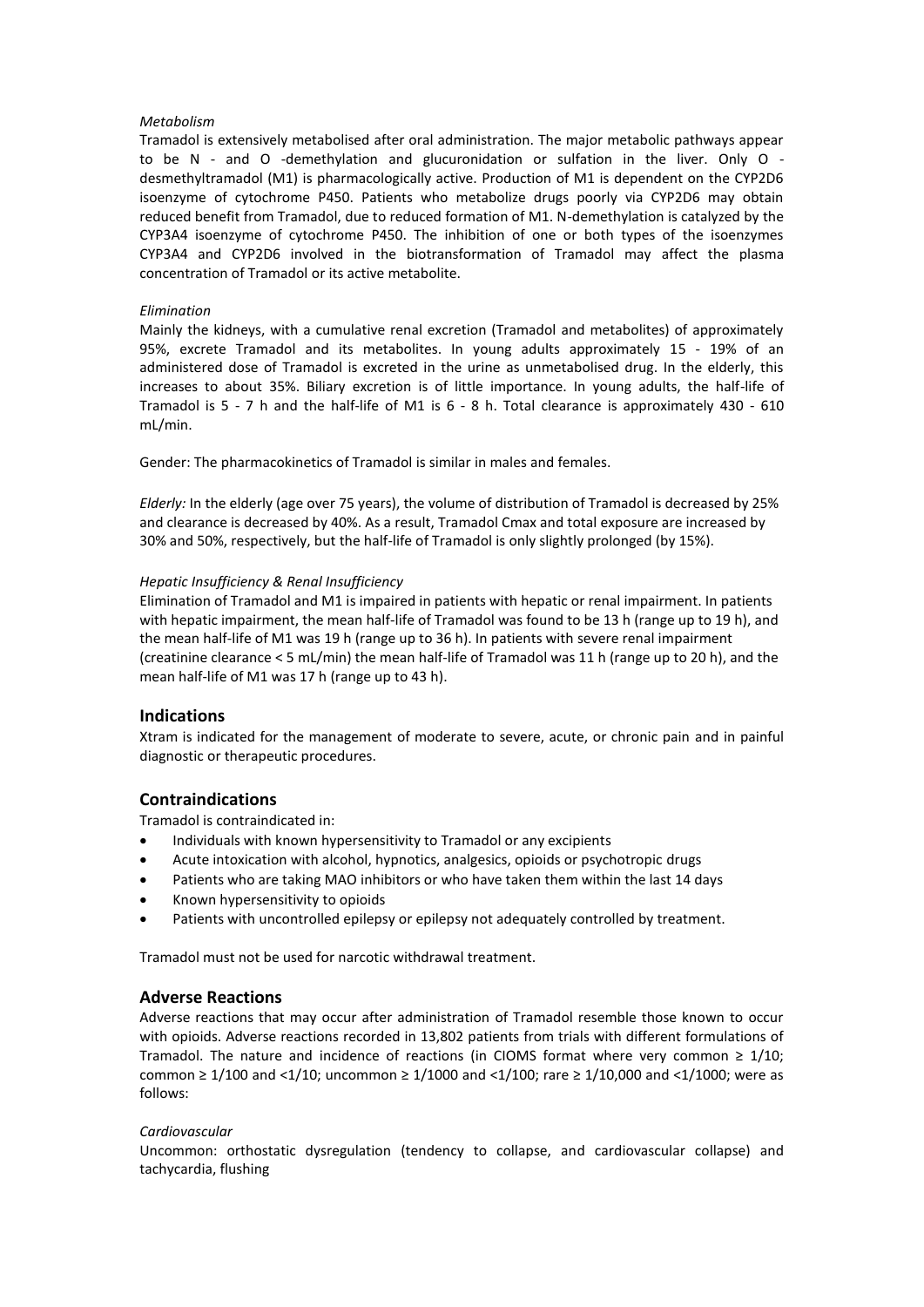Rare: increase in blood pressure, bradycardia

*Respiratory* Rare: dyspnoea

*Gastrointestinal* Very common: nausea Common: vomiting, constipation Uncommon: dyspepsia, diarrhea, abdominal pain, flatulence, urge to vomit Rare: changes in appetite

# *Neurological*

Very common: dizziness Common: autonomic nervous effects (mainly dry mouth, perspiration), headache sedation, asthenia, fatigue. Uncommon: trembling

Rare: changes in mood (usually elevation, occasionally dysphoria) paraesthesia, hallucinations, confusion, coordination disturbance, sleep disturbance, anxiety, nightmares, motor system weakness, changes in appetite, tremor, respiratory depression, seizures, involuntary muscle contractions, changes in activity (usually suppression, occasionally increase), changes in cognitive and sensorial capacity (eg. decision behavior, perception disorders), syncope

*Hypersensitivity and skin* Common: sweating Uncommon: skin reactions, pruritus, rash Rare: shock reactions, anaphylaxis, allergic reactions

#### *Genitourinary*

Rare: micturition disorders (difficulty in passing urine and urinary retention), dysuria

#### *Special senses*

#### Rare: visual disturbance (blurred vision)

The incidence of "non-specific CNS irritation" (dizziness), "autonomic nervous effects" (perspiration), "orthostatic dysregulation (tendency to collapse and cardiovascular collapse) and tachycardia and "nausea/urge to vomit/vomiting" can be increased with rapid intravenous administration and also tends to be dose dependent. No tests of significance have been performed.

#### *Drug abuse and dependence*

Although Tramadol can produce drug dependence of the µ-opioid type (like codeine or dextropropoxyphene) and potentially may be abused, there has been little evidence of abuse in clinical experience to date. In clinical trials, Tramadol produced some effects similar to an opioid, and at supratherapeutic doses was recognized as an opioid in subjective/behavioral studies. Part of the activity of Tramadol is thought to be derived from its active metabolite, which is responsible for some delay in onset of activity and some extension of the duration of  $\mu$ -opioid activity. Delayed  $\mu$ -opioid activity is believed to reduce a drug's abuse liability.

On long term treatment (6 months or more) habituation and dependence cannot be rolled out

# *Tolerance and withdrawal*

Tolerance development has been reported to be relatively mild. Symptoms of withdrawal reactions, similar to those occurring during opiate withdrawal, may occur as follows: agitation, anxiety, nervousness, insomnia, hyperkinesia, tremor, and gastrointestinal symptoms. Other symptoms that have very rarely been seen with Tramadol discontinuation include panic attacks, severe anxiety, hallucinations, paraesthesias, tinnitus, and unusual CNS symptoms.

# **Warnings and Precautions**

**Acute abdominal conditions**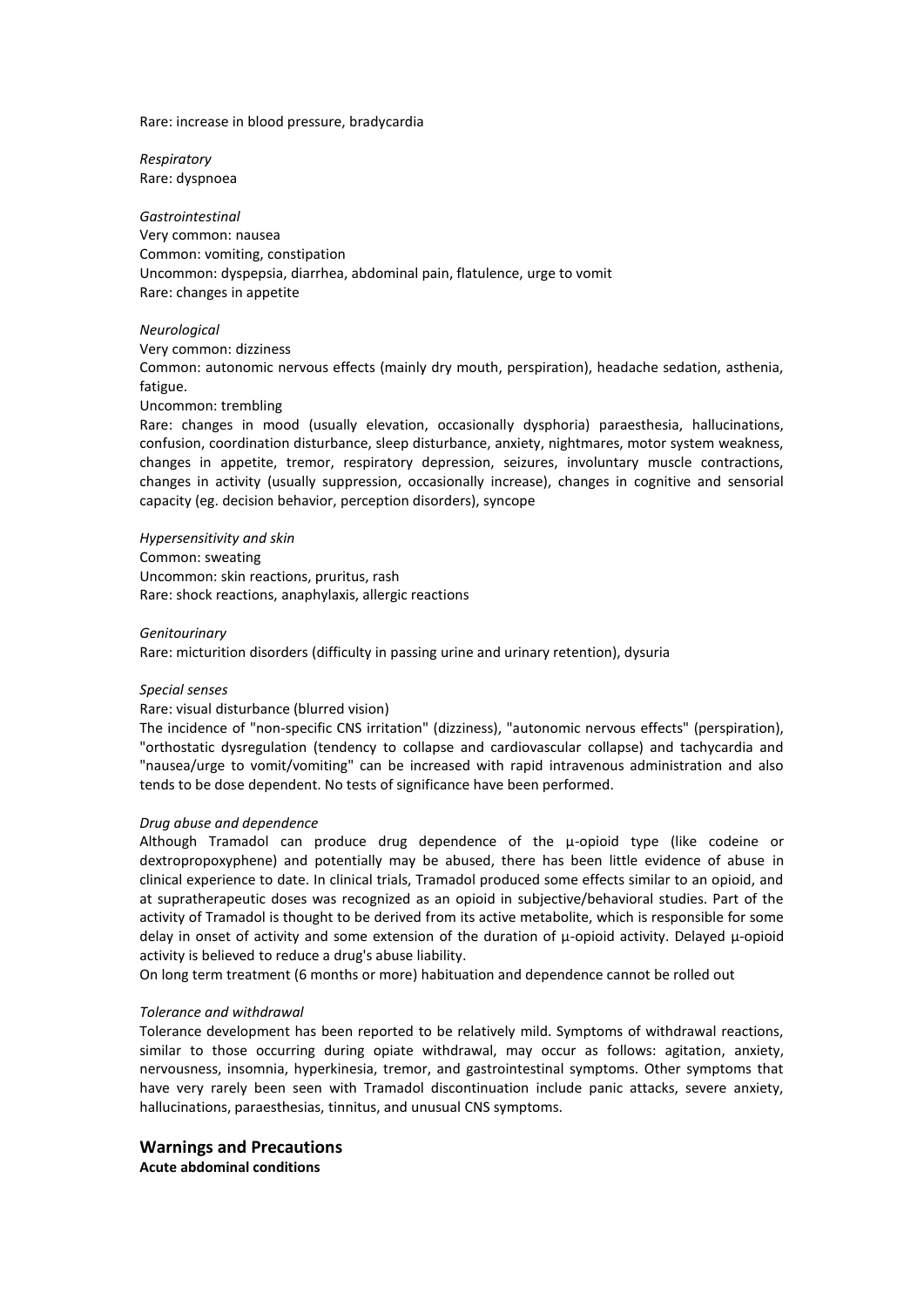The administration of Tramadol may complicate the clinical assessment of patients with acute abdominal conditions.

#### **Respiratory depression**

Tramadol should be administered cautiously in patients at risk of respiratory depression.

When large doses of Tramadol are administered with anesthetic medications or alcohol, respiratory depression may result. Cases of intra-operative respiratory depression, usually with large intravenous doses of Tramadol and with concurrent administration of respiratory depressants, have been reported.

Increased intracranial pressure or head trauma

Tramadol should be used with caution in patients with increased intracranial pressure, head injury, shock, or a reduced level of consciousness of uncertain origin. Pupillary changes (miosis) from Tramadol may obscure the existence, extent, or course of intracranial pathology. Clinicians should also maintain a high index of suspicion for adverse drug reaction when evaluating altered mental status in these patients if they are receiving Tramadol.

#### **Renal and hepatic disease**

With the prolonged half-life in these conditions, achievement of steady state is delayed, so that it may take several days for elevated plasma concentrations to develop.

#### **Renal disease**

Impaired renal function results in a decreased rate and extent of excretion of Tramadol and its active metabolite, M1. In patients with creatinine clearances of less than 30 mL/min, dosage reduction is recommended. Tramadol is not recommended in patients with severe renal impairment (creatinine clearance <10 mL/min). As Tramadol is removed very slowly by haemodialysis or haemofiltration, post-dialysis administration to maintain analgesia is not usually necessary.

#### **Hepatic disease**

Metabolism of Tramadol and M1 is reduced in patients with advanced cirrhosis of the liver. In cirrhotic patients, dosage reduction is recommended.

#### **Effects on ability to drive and use machinery**

Due to its sedative effect, patients should be advised to avoid driving or operating machinery whilst taking Tramadol.

#### **Patients physically dependent on opioids**

Tramadol is not recommended as a substitute in opioid-dependent patients. Although Tramadol is an opiate-agonist, it cannot suppress opioid withdrawal symptoms. Animal experiments have shown that under certain circumstances the administration of Tramadol may provoke a withdrawal syndrome in opioid-dependent monkeys. Because of the difficulty in assessing dependence in patients who have previously received substantial amounts of opioid medications, caution should be used in the administration of Tramadol to such patients.

In patients with a tendency for drug abuse or dependence, treatment with Tramadol should only be carried out for short periods under strict medical supervision.

Cases of dependence and abuse of Tramadol have been reported rarely.

#### **Seizure risk**

Convulsions have been reported in patients receiving Tramadol at the recommended dose levels. The risk may be increased when doses of Tramadol exceed the recommended upper daily dose limit. In addition, Tramadol may increase the seizure risk in patients taking other medication that lowers the seizure threshold (see Interactions with other drugs). Patients with epilepsy or those susceptible to seizures should only be treated with Tramadol if there are compelling circumstances.

#### **Anaphylactoid reactions**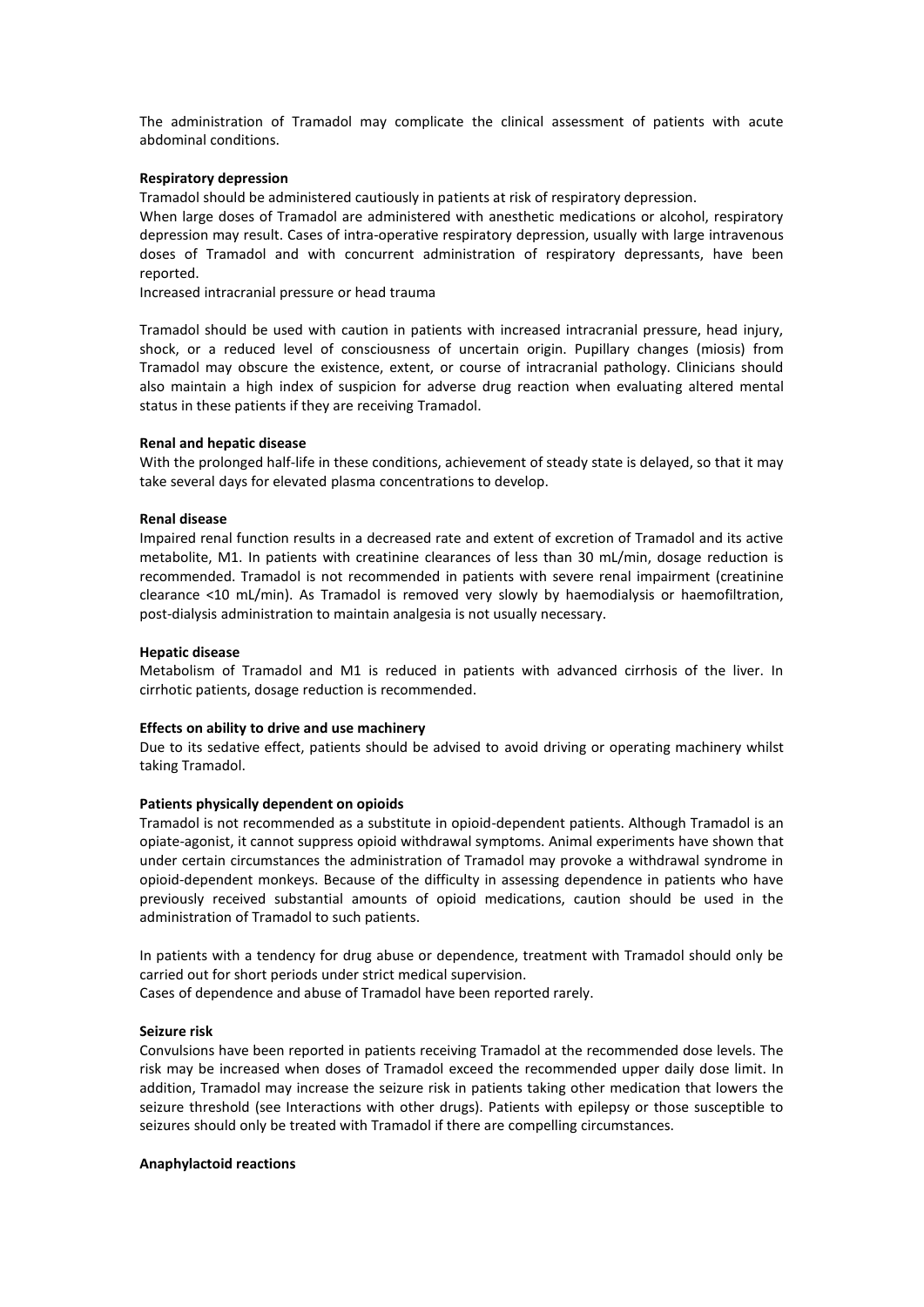Serious and rarely fatal anaphylactoid reactions have been reported in patients receiving Tramadol. These reactions often occur following the first dose. Other reported reactions include pruritus, hives, bronchospasm, and angioedema.

#### **Intra-operative use**

In one study using nitrous oxide/Tramadol anesthetic technique (with only intermittent administration of enflurane "as required"), Tramadol was reported to enhance intra-operative recall. Hence its use during potentially very light levels of general anesthesia should be avoided. Two recent studies of Tramadol administration during anesthesia comprising continuous administration of isoflurane did not show clinically significant lightening of anesthetic depth or intra-operative recall. Therefore, providing the current practice of administering continuous, potent (volatile or intravenous) anesthetic agent is followed. Tramadol may be used intra-operatively in the same way as other analgesic agents are routinely used.

#### **Long-term use**

Tramadol studied in controlled clinical trials for periods of up to three months. In one smalluncontrolled study, patients with cancer pain received a dose of 150 mg Tramadol per day for up to six months. Beyond six months, no clinical studies investigating the safety and efficacy of Tramadol are available.

When Tramadol treatment of pain is required long-term, careful and regular monitoring should be carried out to establish whether, and to what extent, ongoing treatment is necessary.

# **Pregnancy**

#### *Category C*

Animal reproduction studies have shown an adverse effect on the fetus and there are no adequate and well-controlled studies in humans, but potential benefits may warrant use of the drug in pregnant women despite potential risks.

## **Labour and Delivery**

Tramadol should not be used in pregnant women prior to or during labour unless the potential benefits outweigh the potential risks, because safe use in pregnancy has not been established. Chronic use during pregnancy may lead to neonatal withdrawal symptoms. If Tramadol were to be used during labour, it may cause respiratory depression in the newborn. Tramadol has been shown to cross the placenta. The mean ratio of serum Tramadol in the umbilical veins compared to maternal veins was 0.83 for 40 women given Tramadol during labour.

The effect of Tramadol, if any, on the later growth, development, and functional maturation of the child is unknown.

#### **Use in lactation**

Tramadol is not recommended during breast-feeding, because its safety in infants and newborns has not been studied. Low levels of Tramadol have been detected in breast milk. Following a single intravenous 100 mg dose of Tramadol, the cumulative excretion in breast milk within 16 hours postdose was 100 μg of Tramadol (0.1% of the maternal dose) and 27 μg of M1.

## **Drug Interactions**

*Use with CNS depressants -* Tramadol should be used with caution and in reduced dosages when administered to patients receiving CNS depressants such as alcohol, opioids, anesthetic agents, phenothiazines, tranquillizers, or sedative hypnotics.

The combination of Tramadol with mixed opiate agonists/antagonists (eg. buprenorphine, pentazocine) is not advisable because the analgesic effect of a pure agonist may be theoretically reduced in such circumstances.

*Use with other serotonergic agents -* the presence of another drug that increases serotonin by any mechanism should alert the treating physician to the possibility of an interaction. In isolated cases,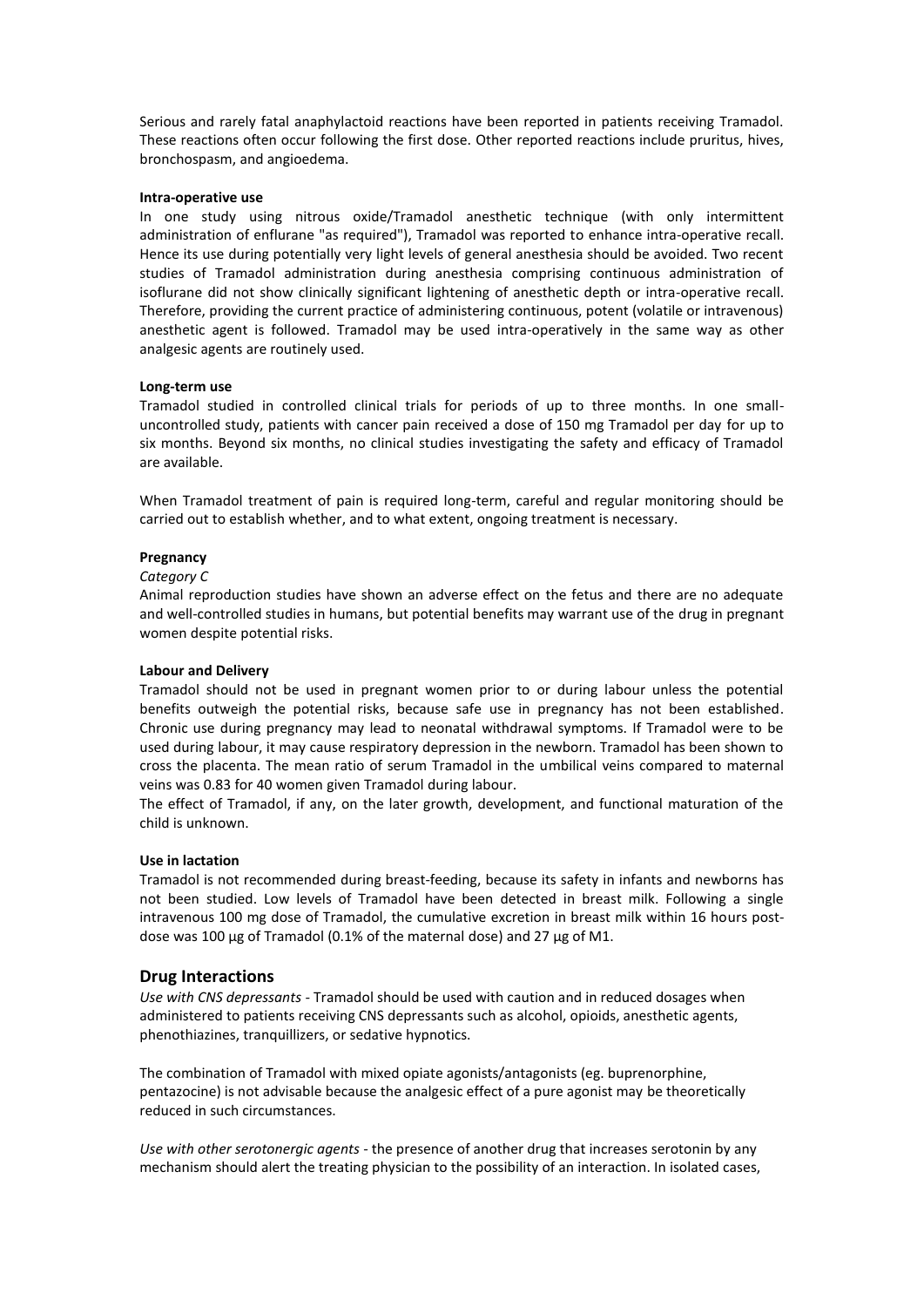there have been reports of serotonin syndrome in a temporal connection with the therapeutic use of tramadol in combination with other serotonergic medicines such as selective serotonin re-uptake inhibitors (SSRIs). Signs of serotonin syndrome may be, for example, confusion, agitation, fever, sweating, ataxia, hyperreflexia, myoclonus, and diarrhea. Withdrawal of the serotonergic medicines usually brings about a rapid improvement. Drug treatment depends on the nature and severity of the symptoms.

*Use with coumarin derivatives -* caution should be exercised during concomitant treatment with Tramadol and coumarin derivatives (eg. warfarin) due to reports of increased international normalized ratio (INR) with major bleeding and ecchymoses in some patients.

*Drugs that reduce the seizure threshold - Tramadol* can induce convulsions and increase the potential for selective serotonin re-uptake inhibitors, tricyclic antidepressants, antipsychotics and other seizure threshold lowering agents to cause convulsions.

*Use with MAO inhibitors -* Tramadol should not be used in patients who are taking MAO inhibitors or who have taken them within the last fourteen days, as Tramadol inhibits the uptake of noradrenaline and serotonin.

*Other interactions -* Tramadol does not appear to induce its own metabolism in humans, since observed maximal plasma concentrations after multiple oral doses are higher than expected based on single-dose data. Tramadol is a mild inducer of selected drug metabolism pathways measured in animals.

Concomitant administration of Tramadol with carbamazepine causes a significant increase in Tramadol metabolism, presumably through metabolic induction by carbamazepine. Patients receiving chronic carbamazepine doses of up to 800 mg daily may require up to twice the recommended dose of Tramadol.

Tramadol is metabolised to M1 by the CYP2D6 P450 isoenzyme. Drugs that selectively inhibit that isoenzyme (quinidine, phenothiazines, and antipsychotic agents) may cause increased concentrations of Tramadol and decreased concentrations of M1. The clinical consequences of these potential effects a fully investigated.

Concomitant administration of Tramadol with cimetidine does not result in clinically significant changes in Tramadol pharmacokinetics. Therefore, no alteration of the Tramadol dosage regimen is recommended.

Other drugs known to inhibit the CYP3A4 isoenzyme of cytochrome P450, such as ketoconazole and erythromycin, may inhibit the metabolism of Tramadol (via N-demethylation) and probably the metabolism of the active O-demethylated metabolite (M1). The clinical importance of such an interaction has not been studied.

In a limited number of studies, the pre- or post-operative application of the antiemetic 5-HT3 antagonist ondansetron increased the requirement of Tramadol in patients with postoperative pain.

# **Dosage and Administration**

The dose of Tramadol should be titrated to the severity of the pain and the clinical response of the individual patient. Tramadol approved for use in adults, adolescents, and children over the age of 2 years

*Oral administration* - For the treatment of moderate pain XTram, 50 - 100 mg administered two or three times daily may be sufficient. XTram 50 mg may be adequate as the initial dose for moderate pain.